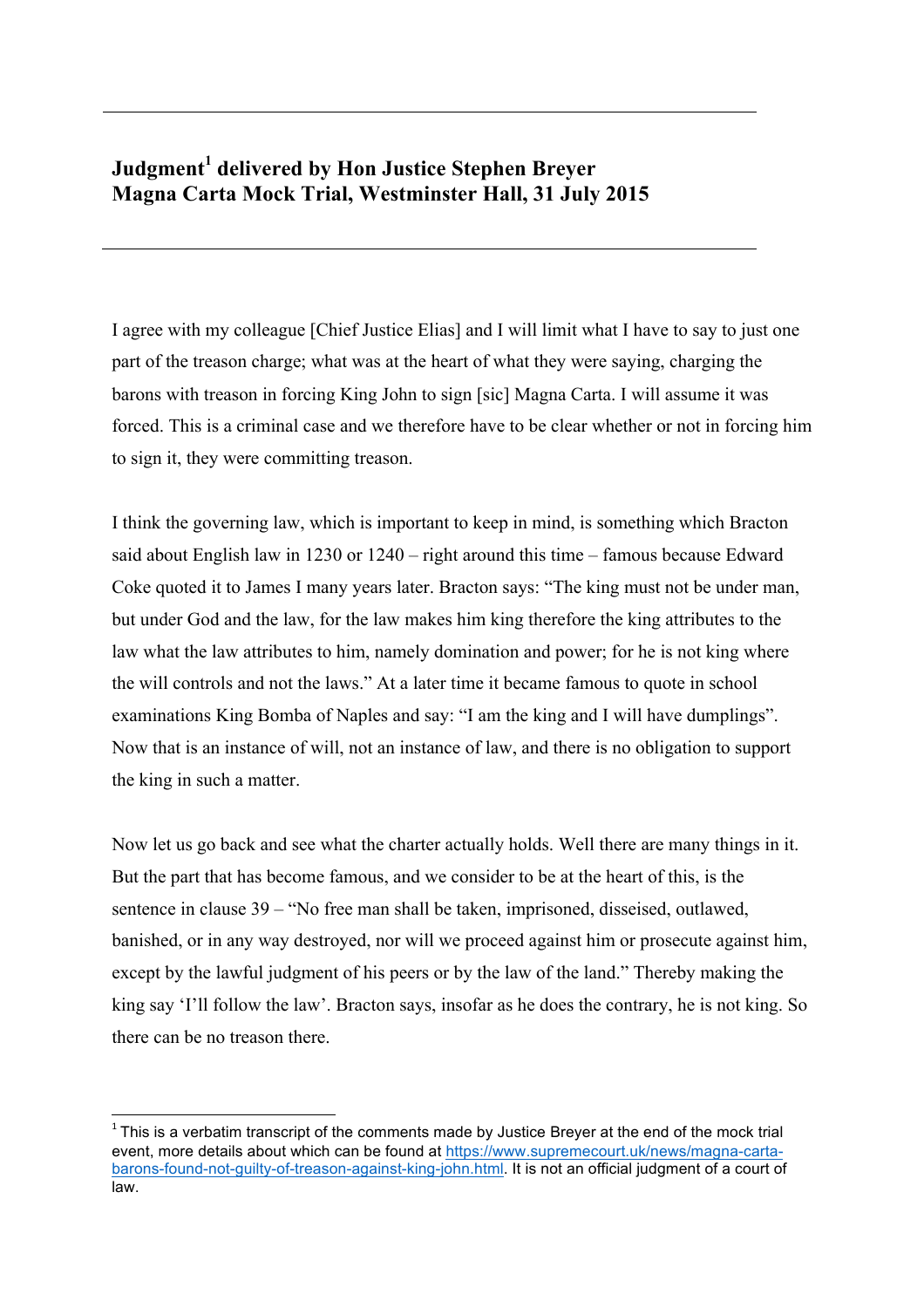Nor can there be treason, in fact, in saying 'King, you cannot force us to pay for your wars in France – wars to try and retain territories your family once obtained as a vassal of the King of France, not as King of England. So we are not, in refusing to help you there, committing treason against you as King of England; and look through these other clauses, for the most part they are simply promises that the king cannot get his will – I do not find it too difficult to say that treason is *not* clearly made out, as it must be to prove a criminal case.

But there is a more difficult part – clause 61, which sets up a commission of 25 barons who are going to decide when, and when not, the king follows this. Today have we solved this problem? No. The problem of kings or governments who do not follow the law, having promised to do so. What can we do about it and when are we justified in doing something about it? A big problem philosophically at least for Britain, the Commonwealth, the United States, New Zealand… many countries where the rule of law is paramount.

There are three possible positions that have been taken over the course of time. The first position is, if the king is bad enough then you have a right to rebel and that was even said by John Locke much later, and it ends up in our constitution. You do have a right to rebel, but the word John Locke uses is *systematic* – a *systematic* refusal to carry out the law – when is it systematic? Read the Declaration of Independence (of which by chance I have a copy with me) – you will see a long document, because they were of course seeking to prove that King George III had systematically refused to follow the law in respect to the colonies; and therefore that they are justified in breaking the bonds that ally them with Britain. A difficult word, 'systematic'.

Well there is another one – you could try to structure the government of the country so that you have balances between executive power, legislative power, and judicial power – in the US that sounds familiar. No one gets too much power; the States have some, the Federal Government, you weaken all by giving checks and balances and the judicial branch even gets in on the act by sometimes having the last word. [This system] is a recipe for trying to prevent destruction of the rule of law. The price you pay for the recipe? You can't get anything done! (But nonetheless, you see the point.)

Now there is a third and final and important way to preserve the rule of law, reaffirmed in Magna Carta. It is a boring word but it cannot be more important to me, and you – and that is